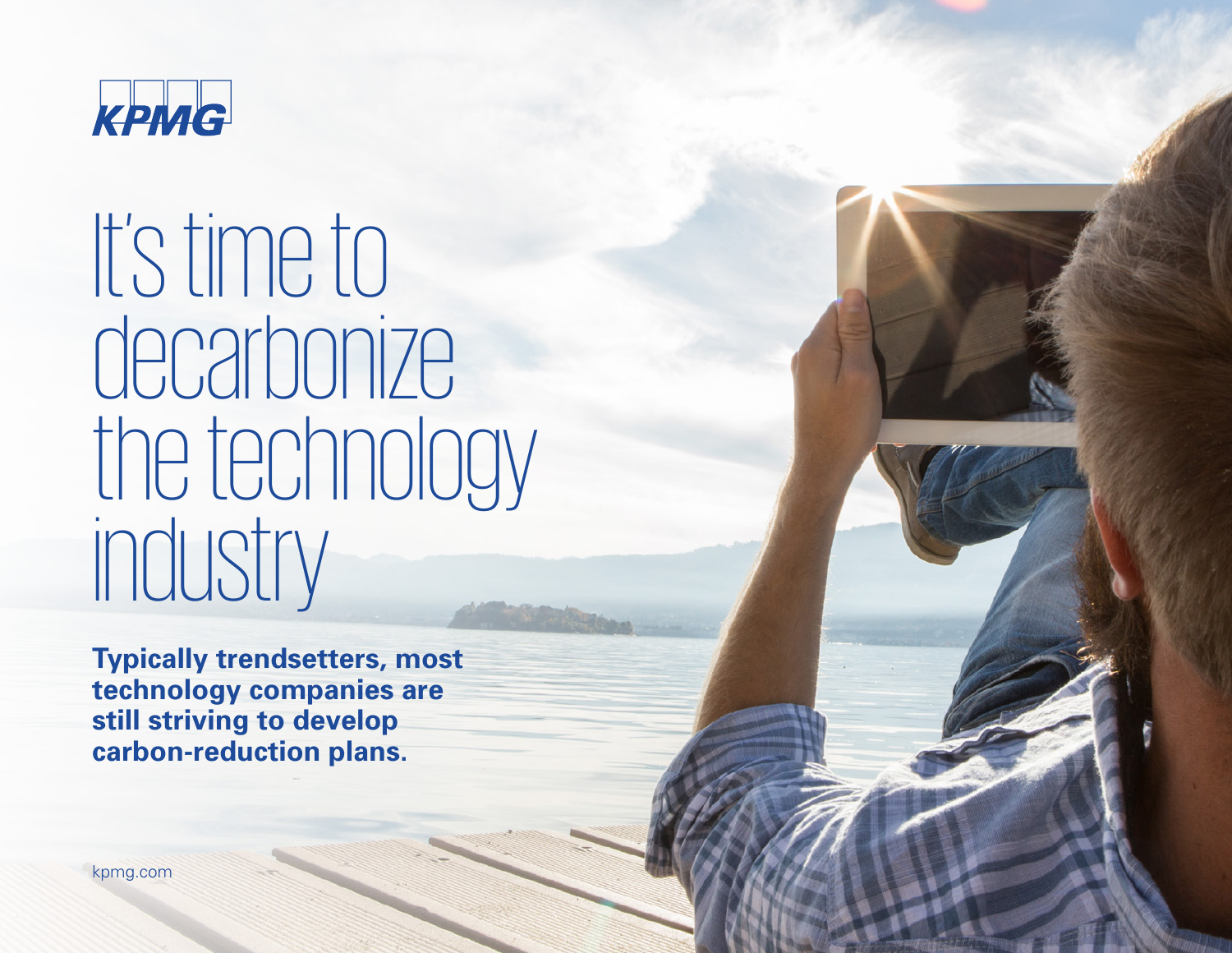# The time to decarbonize is now

### **Tech companies are universally seen as cutting-edge organizations, but 53 percent do not have a decarbonization strategy or targets in place.**

The 2021 KPMG CEO Outlook found 82 percent of tech company CEOs want to lock-in sustainability gains made during COVID-19. Further, 61 percent are looking to invest up to 10 percent of future revenue in sustainability programs.

Today, however, many tech companies are challenged with translating aspirations into actions. While they are usually recognized as disruptors and first-movers, tech companies generally have more work to do when it comes to decarbonization.

In the way are a variety of barriers, meaning there is no silver bullet for decarbonization. In the annual KPMG global survey of more than 800 small, midsize, and large technology companies, leaders reported several of these challenges to be insufficient board and management engagement, investor focus on short-term goals, lack of skills and necessary technology, and the cost of decarbonization.

Unfortunately, delayed action on decarbonization will increasingly create headwinds in the cost of capital, the war for talent, access to necessary material inputs, and consumer confidence. So now is the time for tech company leaders and sustainability professionals to earnestly start developing their decarbonization plans.

At the same time, the tech industry is primed to reclaim first-mover status by leveraging its resources, visibility, and influence to be innovators and positive role models in the fight against climate change, unlocking new value for investors, customers, and employees along the way.



**Alex Holt** Global Head of Technology, Media & Telecommunications KPMG LLP



### **In the technology industry:**

53% **do not have a decarbonization strategy or targets**

 $\sqrt{47\%}$  the  $\sqrt{47\%}$  that do have a **decarbonization strategy, efforts are focused on:**

- **-Renewable energy procurement**
- **-Energy efficiency**
- **-Carbon offsetting**

64% **have not calculated the financial impact of climate-related risks**

24% **said climate change factors into funding decisions**

13% **have remuneration incentives for decarbonization**

Source: KPMG Technology Industry Survey 2021, n=825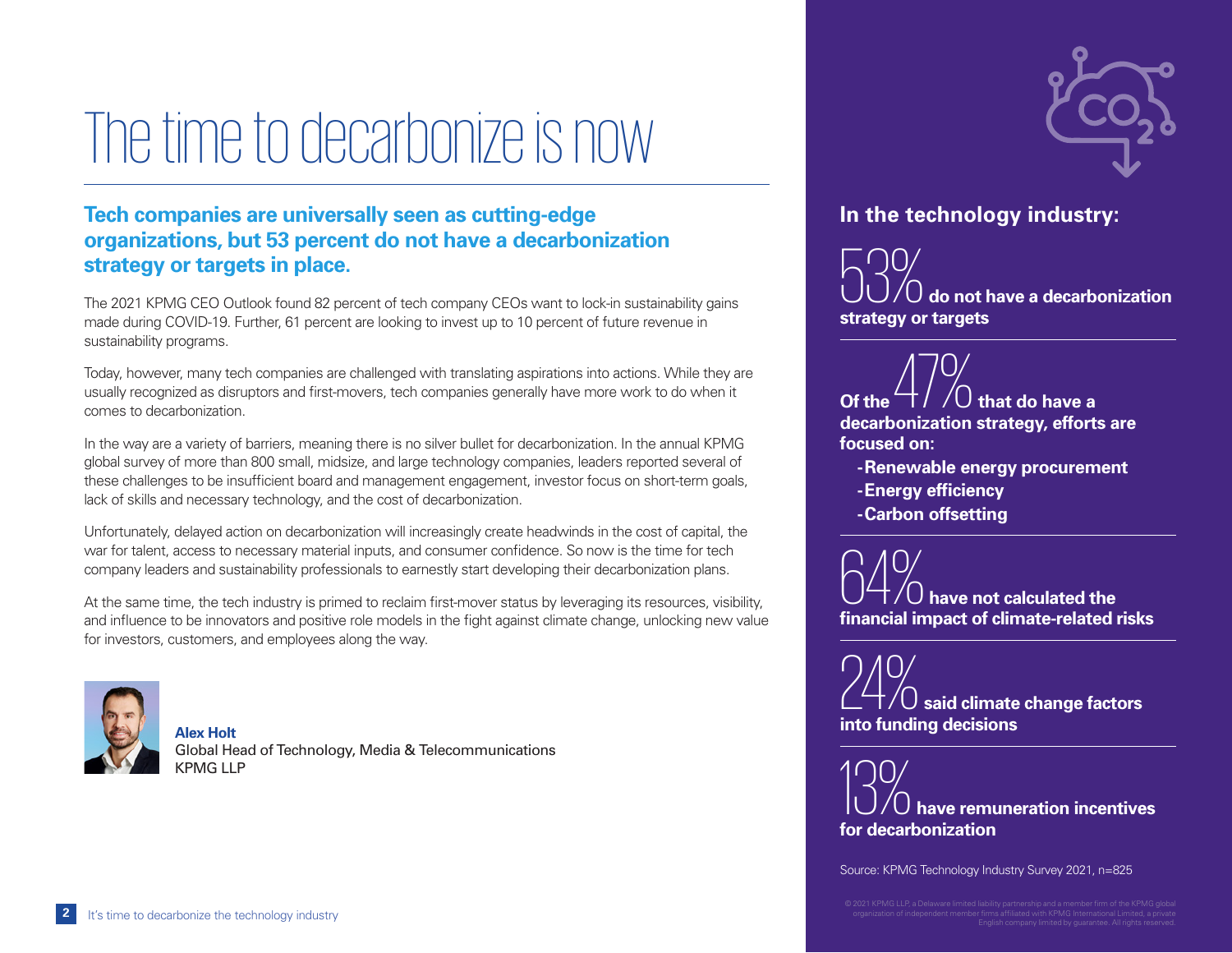# Tech companies challenged by decarbonization



### **When it comes to implementing an overarching decarbonization strategy, tech companies face a number of challenges—some closely connected to their business models—that can hamper green initiatives.**

Tech companies tend to have complex, decentralized footprints that make measuring emissions difficult. A decarbonization strategy must address a variety of elements, including office space, warehouses, supply chain, distribution, and data centers. Since service companies do not own many of the assets they operate, they may face their own challenges measuring decarbonization efforts. Even larger companies that have been vocal about their corporate-level green strategies have been challenged, leading to tactical implementation at the business-unit level.

Therefore, a key component of any tech company's effort to reduce carbon emissions will be imposing mandates on suppliers and other third parties with which they do business. Companies should look beyond surface-level values and vendor pricing when evaluating how a particular partner will affect their overall carbon footprint.

Another factor affecting a company's attitude toward decarbonization is the regulatory environment. Despite the renewed focus on reporting, actual requirements can vary greatly depending on country and region. Those companies operating under more stringent rules will obviously be farther along in their decarbonization journeys than those that are in more lax jurisdictions.

Turning to the survey results, a majority of respondents —53 percent—said their companies have not developed a decarbonization strategy or targets. Smaller companies lag on this front (66 percent) compared to their larger counterparts (57 percent for midsize companies and 37 percent for large enterprises).

**Has your company developed a strategy and/or targets to decarbonize the business?**



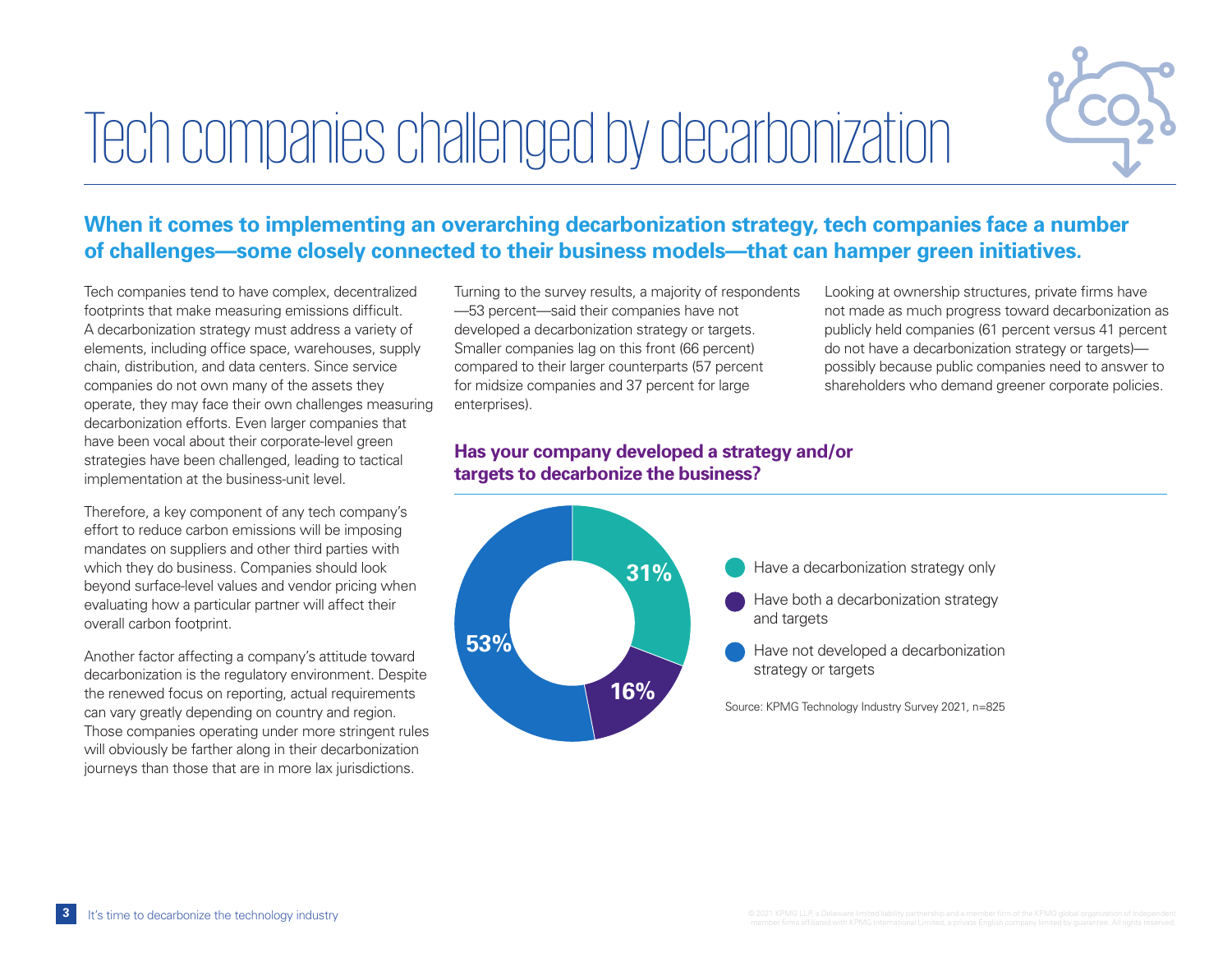

### **Tech companies challenged by decarbonization** *continued*

When asked again in a separate question, "What strategy is your company using in its decarbonization efforts," almost half—45 percent—responded they do not have any decarbonization initiatives. Another 23 percent said they participate in an industry consortium while 21 percent indicated they have created an internal sustainability team.

Tech companies that have already begun to address decarbonization tend to focus on areas such as reducing energy consumption, where improving emissions outputs is a by-product rather than a primary goal. The survey confirmed this assertion and found that, of the companies that said they do have a decarbonization strategy, efforts focused on renewable energy procurement, energy efficiency, and carbon offsetting.

As tech companies ramp up their decarbonization efforts, they will need to reassure customers, employees, investors, and regulators that verifiable progress is being made toward their goals. They will need to document, with high fidelity, auditable data provided by a [climate accounting infrastructure](https://advisory.kpmg.us/articles/2020/climate-accounting.html), their progress toward meeting their low-carbon footprint commitments.

#### **What are the core components of your decarbonization strategy?**



Navigating which reporting framework to use can also be daunting. There are several possibilities, and all represent steps in the right direction. Each option should be evaluated based on a particular company's situation. Some of these frameworks are:

- Global Reporting Initiative (GRI) standards
- Task Force on Climate-related Financial Disclosures (TCFD) recommendations
- Sustainability Accounting Standards Board (SASB) guidelines
- United Nations Sustainable Development Goals (SDG) blueprint
- World Economic Forum (WEF) metrics for reporting on sustainable value creation.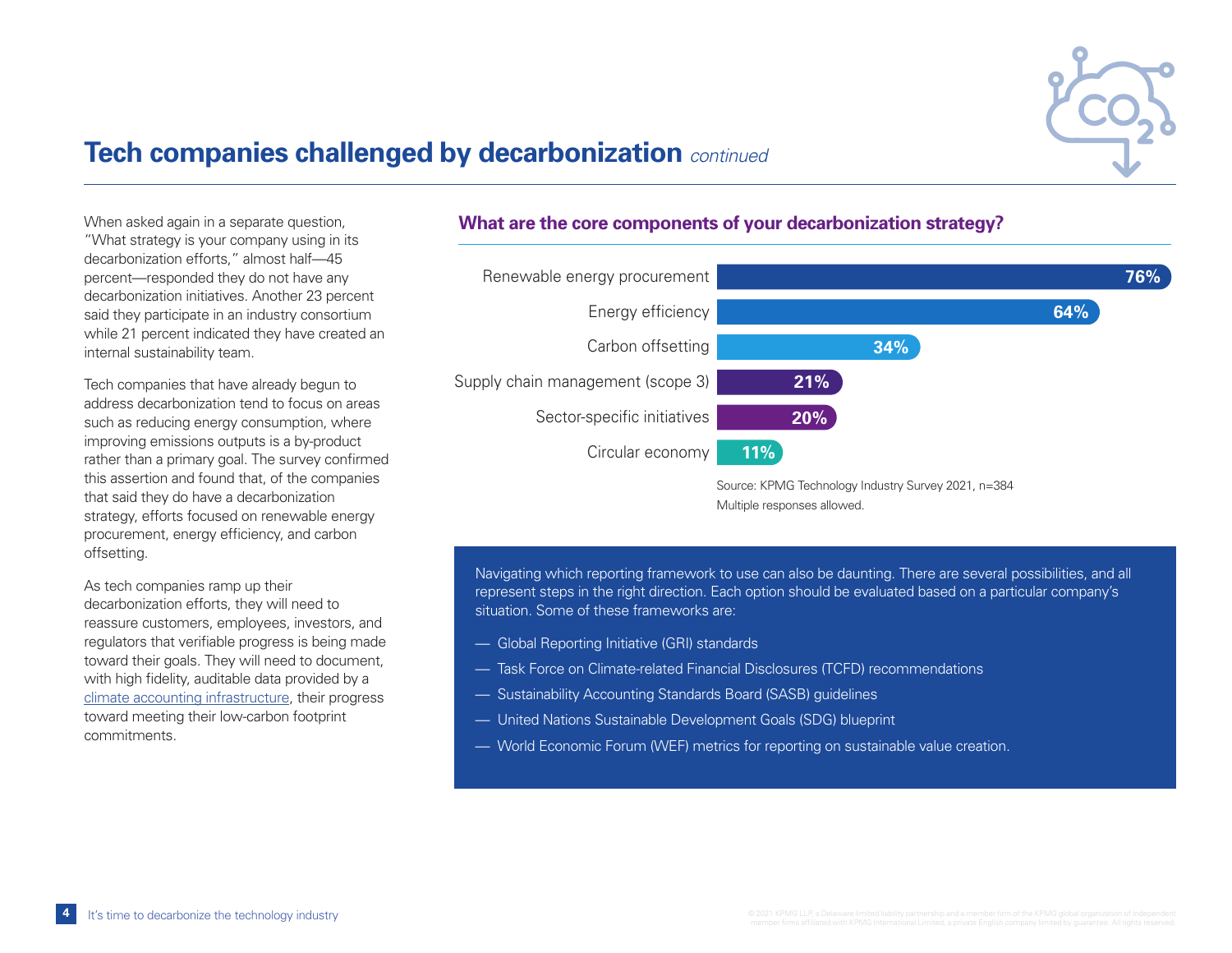# Making climate a priority



### **Even with environmental, social, and governance (ESG) issues in the headlines, tech companies are generally not reconciling their business decisions against climate change.**

Many tech companies simply do not view climate change as a top consideration when it comes to funding projects. Only 24 percent of tech companies said climate change considerations significantly factor into their funding decisions, while 42 percent said it does not factor in. For small technology companies where it is harder to scale, this number rises to almost half (47 percent).

Moreover, fewer than 4 out of 10 respondents said they wanted their company to publicly lead by example in decarbonization. And only one-third (33 percent) agreed with the statement "my company is creating products and services that enable other companies to implement decarbonization." Leaders from large enterprises had the highest positive response to these questions (49 percent and 43 percent, respectively), although these numbers still represent less than half. These sentiments are consistent with most tech companies saying they do not have decarbonization strategies, targets, or initiatives.

As with other sectors, larger and public tech companies are likely under greater consumer and investor pressure around environmental issues and are taking the lead in decarbonization. For their part, smaller and private companies are waiting to evaluate the approaches taken by their larger counterparts.

**To what extent do climate-change considerations factor into your company's funding decisions?**

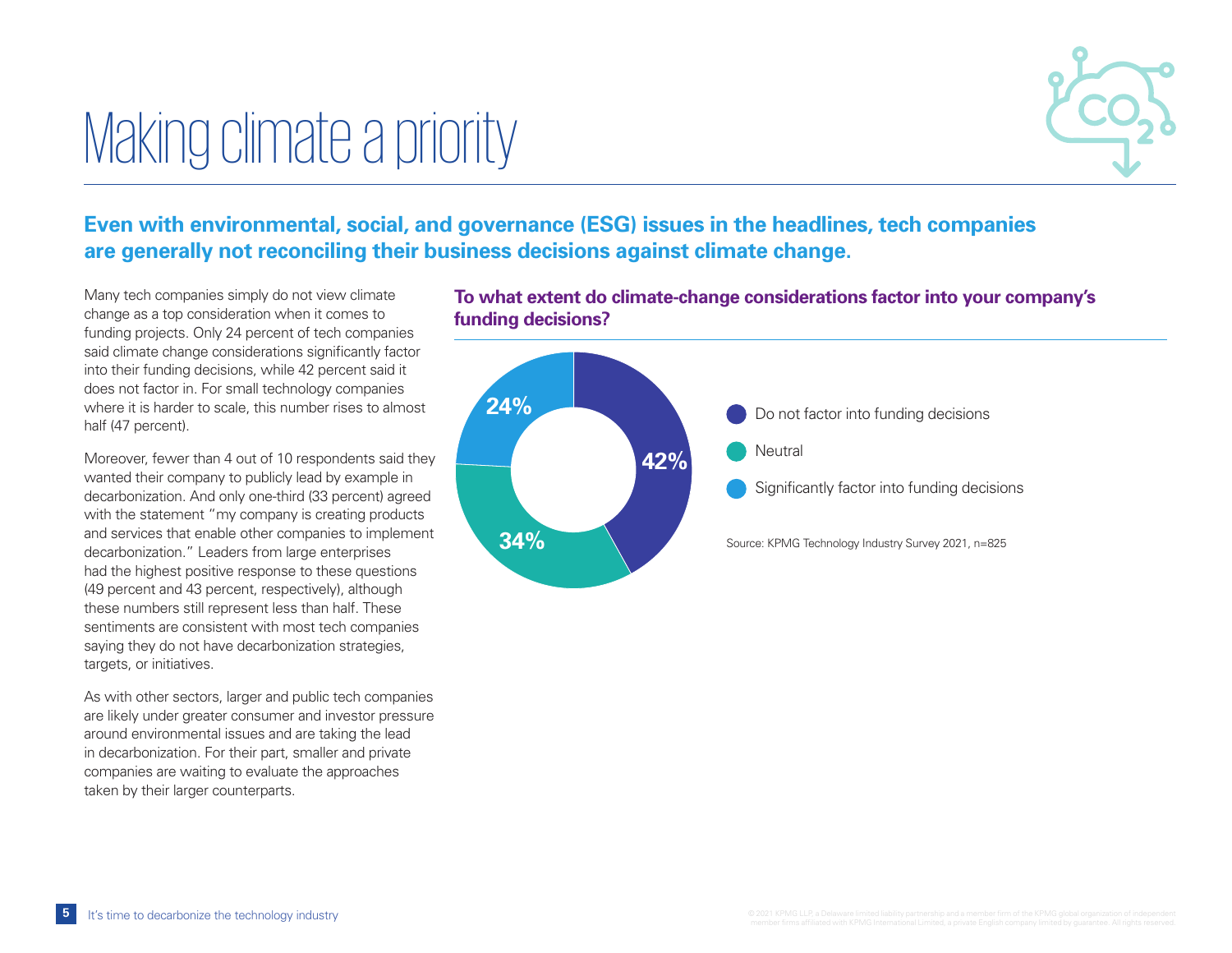

### **Making climate a priority** *continued*

In another indication that climate change is currently a lower-priority concern, a strong majority (64 percent) of tech leaders said their company has not calculated the potential financial impact of climate-related risks. Small tech companies had the highest "not calculated" response rate at 70 percent. Large enterprises were at 56 percent and midsize companies were at 65 percent. Also, the greater percentage of "not calculated" was seen among private companies compared to publicly traded ones (67 percent vs. 59 percent).

A corroborating finding can be found in the KPMG [Survey of Sustainability Reporting at Technology](https://advisory.kpmg.us/articles/2021/survey-of-sustainability-reporting.html)  [Companies.](https://advisory.kpmg.us/articles/2021/survey-of-sustainability-reporting.html) Only half of global tech companies even acknowledge the risk of climate change in their financial reporting, much less assign a quantitative impact to it.

The vast majority of tech companies overall have not implemented remuneration incentives for directors to achieve decarbonization targets. Only 13 percent have incentives in place. However, by company size, large companies lead the way with 32 percent indicating they have incentives in place. And public companies outperform private companies on this topic (26 percent versus 6 percent).

These results suggest that tech companies are still looking at climate-related strategies as a cost and have not determined how decarbonization can actually generate revenue. For example, companies can produce their own electricity through solar and wind and sell the excess to utilities to feed into the local power grid.



### **Has your company calculated the potential financial impact of climate-related risks?**

### **Has your company implemented remuneration incentives for directors to achieve decarbonization targets?**

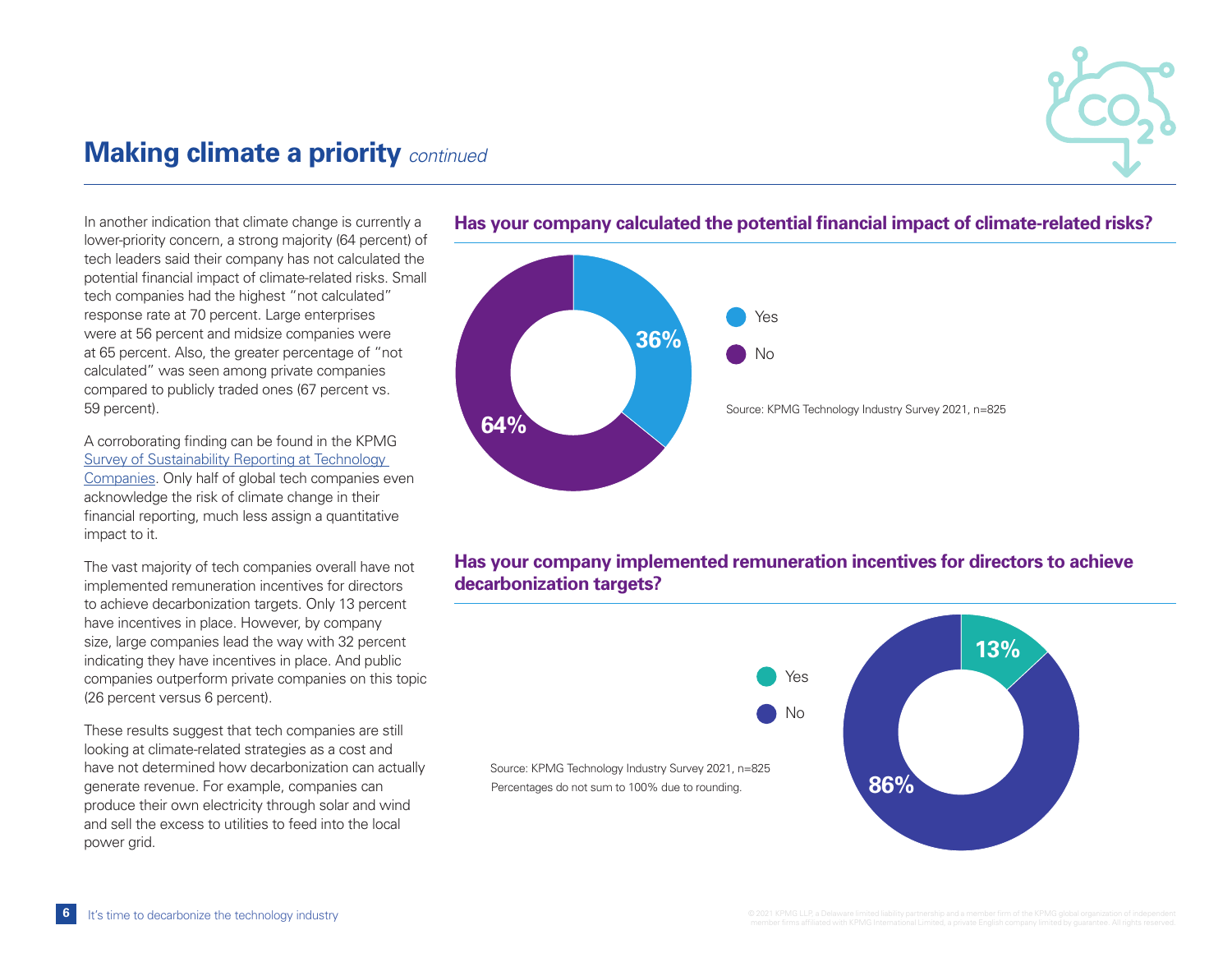# Barriers to decarbonization



### **With climate issues receiving so much attention, why are tech companies lagging in their decarbonization efforts? The answer might be a lack of emphasis from the board, management, and investors.**

The survey asked respondents to identify the barriers to decarbonization that their company is experiencing. Most of the choices received similar weighting. However, "board and management are insufficiently engaged" and "investors are more focused on short-term goals; not asking us to decarbonize" were cited slightly more frequently than other responses and combined represented 35 percent of the total. Conversely, "Carbon prices too low to be effective" and "COVID-19" were the barriers least frequently cited by respondents.

While the survey results suggest that tech companies are lagging in their decarbonization efforts, new regulations and market demand may begin to force them to be more aggressive in their overall green strategies.

Soon, having robust and verifiable climate-related strategies may become an imperative for tech companies. For hardware companies, those programs will have to include the ethical sourcing of materials, as well as measuring levels of recycling vs. disposal of waste. Production processes will also need to be evaluated for their energy efficiency and effect on the organization's decarbonization efforts.

### **What do you see as the most challenging barrier to decarbonizing your business?**



Percentages do not sum to 100% due to rounding.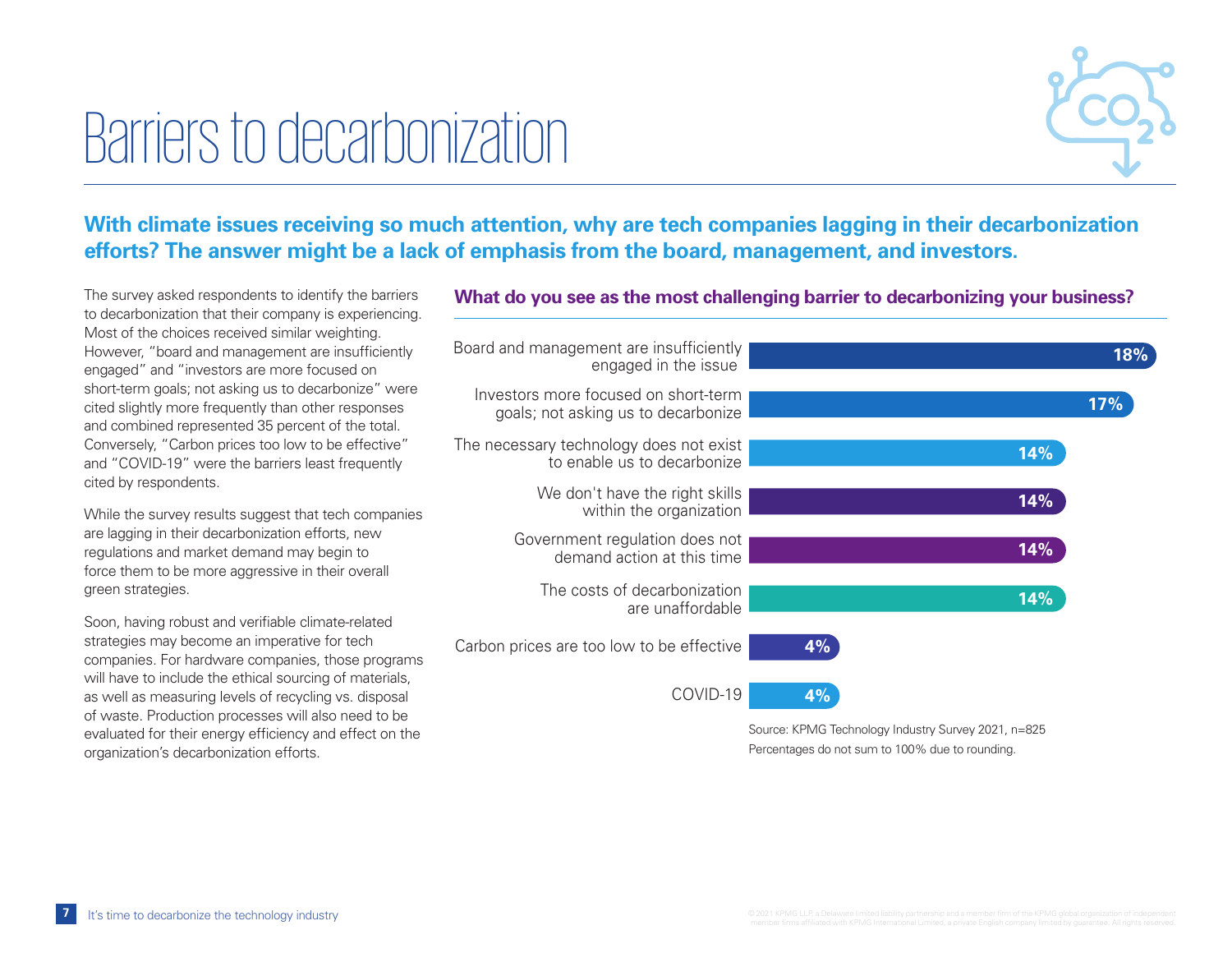

# Recommendations for tech leaders

The survey found that tech companies are struggling to define and navigate a strategy that effectively meets decarbonization objectives. Most are trying to decide what their first steps will be; others have started but are unsure of what to do next.

But tech companies cannot afford any further delays in their decarbonization journeys. Regulators, investors, and consumer are ramping up the pressure for environmentally friendly policies, creating financial and reputational risk for those that fall behind.

The good news is that green strategies, while helping the planet, can also offer positive business outcomes. There is mounting recognition that an effective net-zero transformation can unlock new markets, products, revenue, and value propositions.

There's no right or wrong way to proceed on [the decarbonization journey.](https://advisory.kpmg.us/articles/2021/decarbonization-journey.html) Strategic levers can include accelerating a shift to renewables, developing new product offerings, relocating facilities, investing in carbon capture, and optimizing tax credits. However, at the center of the net-zero imperative are five pillars of action:

- **1** Decarbonize with strategic foresight
- **2** Operationalize sustainable behavior
- **3** Gain regulatory agility
- **4** Accelerate climate-focused partnerships
- **5** Digitalize data and processes to build trust and prove results

## Key steps toward low-carbon and net-zero operations:

**Ensure** decarbonization aligns with your overall business strategy.

**Evaluate and develop** a common understanding of the nonlinearity of climate change, competition for renewables and offsets, and the impact of decentralized energy in the marketplace.

**Define** the reporting strategy for internal and external stakeholders, including public disclosures.

**Shift** your capital structure to account for the increasing role of climate in finance.

**Align** executive compensation with environmental performance.

**Demonstrate** provable progress through targeted emissionsreduction initiatives that support broader business goals.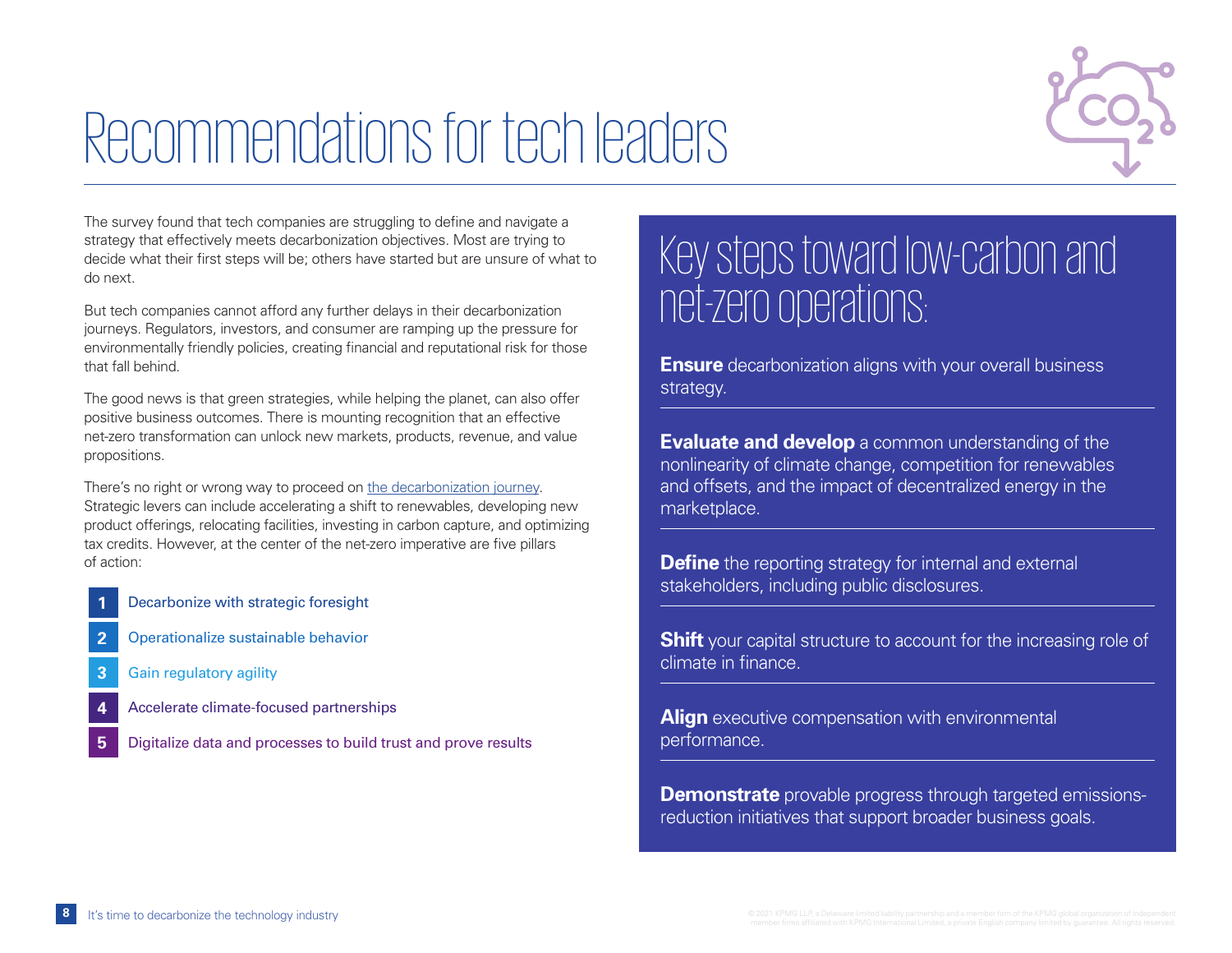# How KPMG IMPACT can help

KPMG believes that a focus on ESG makes businesses better. Companies are facing pressure from investors, regulators, shareholders, customers, and employees to transform their business with an ESG lens. What and how to execute on ESG can be complex and confusing given the number of standards and approaches. ESG is no longer a siloed concept but a value that needs to be embedded in a company's entire strategy and operations. This is where KPMG IMPACT can help.

[KPMG IMPACT](https://home.kpmg/xx/en/home/insights/2020/06/kpmg-impact.html) is a holistic ESG solution that paves a clear path to purpose-led, sustainable business to build resilience and drive profitable and measurable growth. The extensive KPMG services and capabilities focus on key ESG themes such as decarbonization and renewables; sustainable finance; and climate change and reporting. By leveraging a wide range of data-driven solutions, technology tools, and deep industry experience, KPMG can help clients navigate and simplify the complexities of every stage of the ESG journey.

[The KPMG IMPACT climate change and decarbonization practice](https://home.kpmg/xx/en/home/insights/2020/06/climate-change-and-decarbonization.html) drives business models, products and services that address climate change and help clients reduce carbon emissions.



 **Environmental, social, governance (ESG) and sustainability**

 **Climate change and decarbonization**

KPMG IMPACT focus areas:

 **IMPACT measurement, assurance, and reporting**



 **Sustainable finance**

 **Economic and social development**



#### **9** It's time to decarbonize the technology industry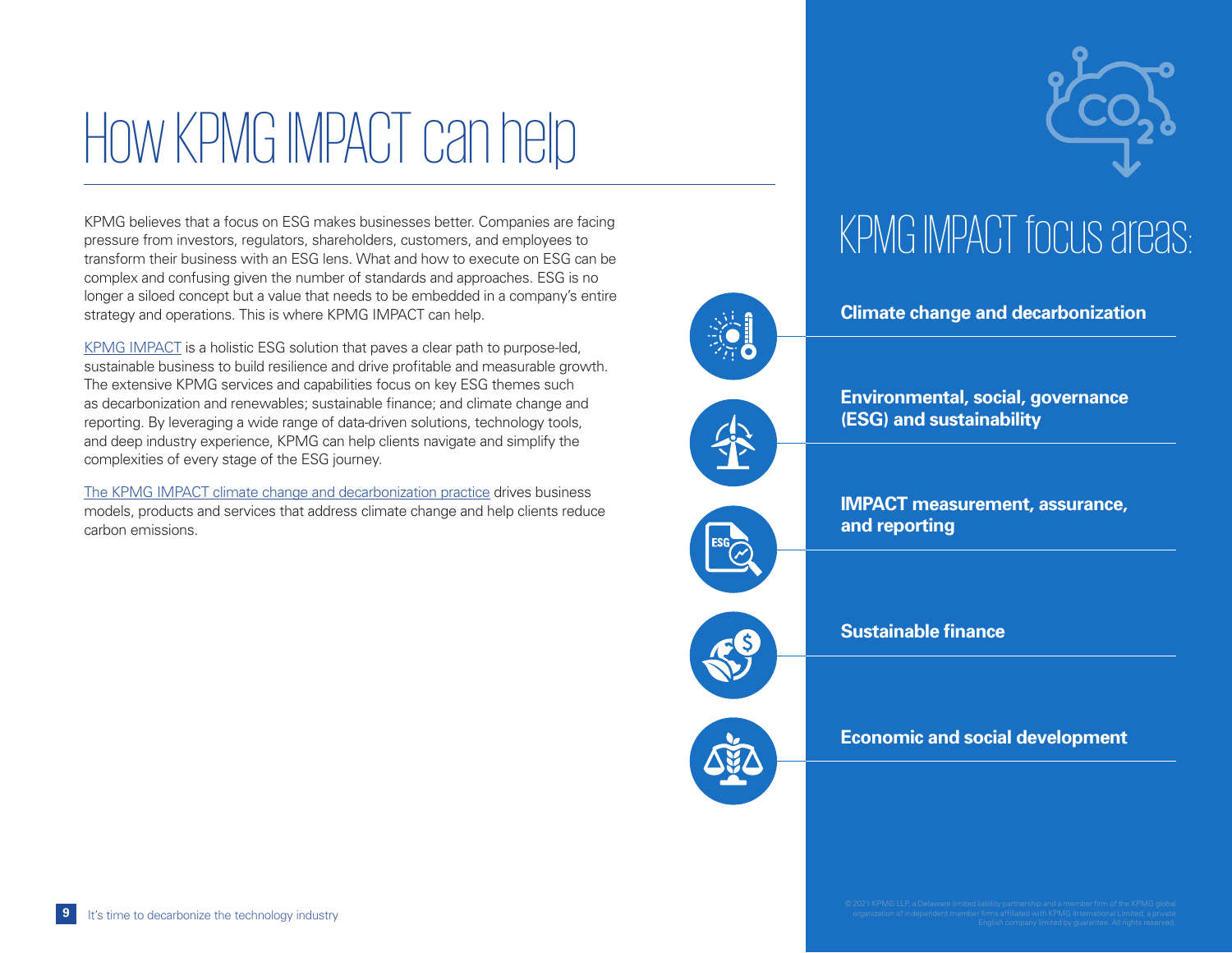# About the authors



**Alex Holt** is the global head of technology, media & telecommunications (TMT) for KPMG and is based in Silicon Valley. A highly accomplished executive with over 20 years' international experience, Alex joined KPMG in 2012 as the chief operating officer in the U.K., taking up the leadership of the U.K. TMT sector in 2015. Alex relocated to the United States, joining KPMG in the U.S. in 2018 as the global account executive for several leading technology companies based in Silicon Valley. In 2020, he took on greater responsibility running the multibillion-dollar global TMT practice, leading thousands of KPMG professionals who serve clients across the TMT sector with a wide range of advisory, tax, and audit services.



**Mark Gibson** is the technology, media & telecommunications national sector leader for KPMG in the U.S. During his 30 years in public accounting and advisory, he has served clients in the technology, consumer products, and retail industries, as both an audit and advisory partner. Prior to his current role, Mark was the Seattle office managing partner. He serves as the account executive for several large clients in the Seattle and Silicon Valley markets and as global lead partner for a leading technology company, where he works with KPMG professionals from audit, tax, and advisory in more than 15 countries.

[mgibson@kpmg.com](mailto:mgibson%40kpmg.com?subject=)

[alexanderholt@kpmg.com](mailto:alexanderholt%40kpmg.com?subject=)

## **Contributors**

#### **Mike Hayes**

Global Head of Climate Change & Decarbonization, KPMG IMPACT, and Global Head of Renewables, KPMG International

#### **Teegan Keele**

Managing Director, Digital Enablement & Blockchain Program Lead, KPMG LLP

### **Venki Kumar**

Manager, Enterprise Innovation, KPMG LLP

**Trevor Dunaway** Manager, Audit, KPMG LLP



## About the research

The 2021 KPMG Technology Industry Survey, now in its ninth year, included responses from more than 800 global leaders in the technology industry across all the major subsectors, including technology services, internet/e-commerce, hardware/ electronics, software/SaaS, and semiconductors. Twelve countries were included in the online survey, and about two-thirds (65 percent) of the respondents were C-level executives. The data collection for this publication was completed in the second quarter of 2021.